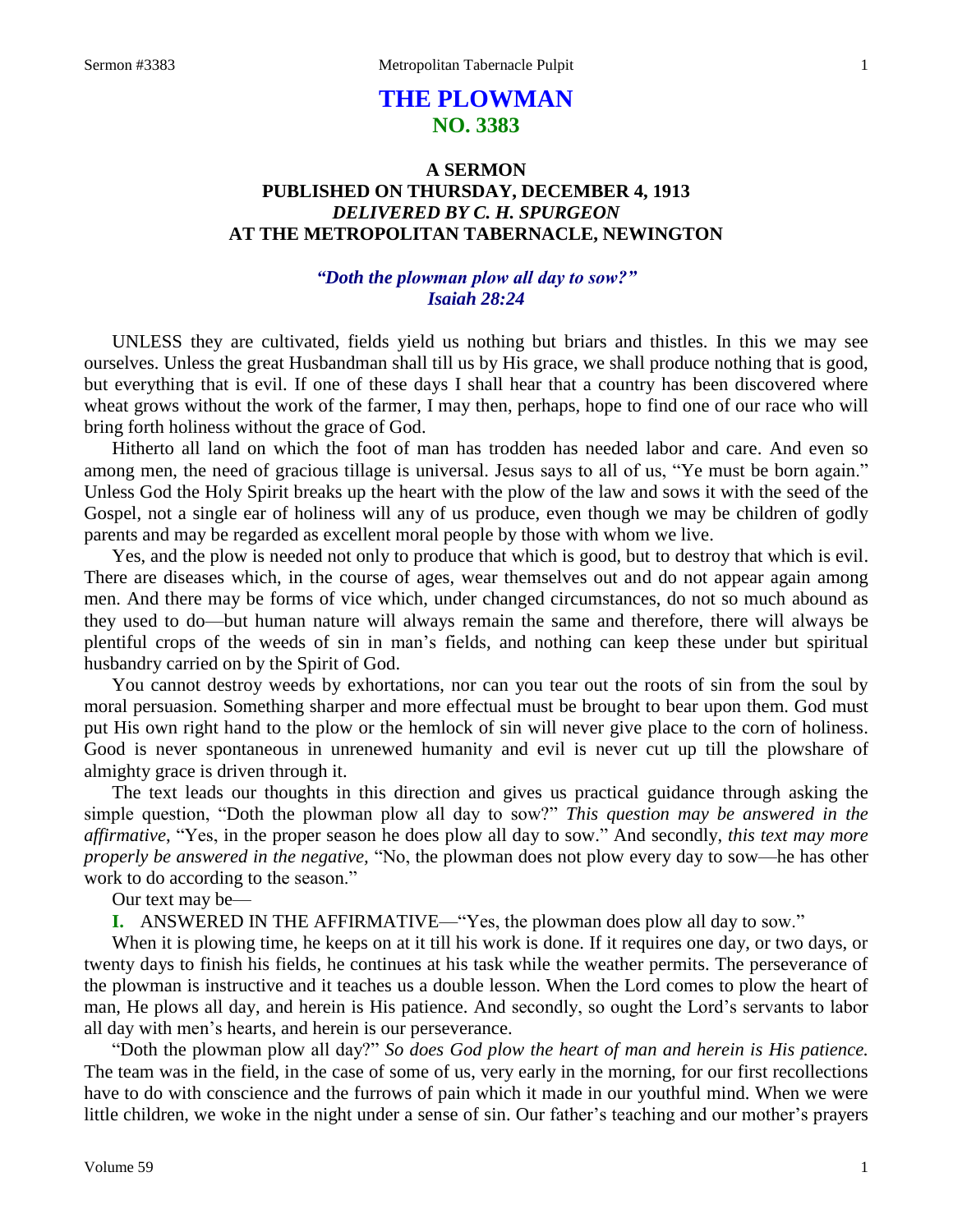made deep and painful impressions upon us, and though we did not then yield our hearts to God, we were greatly stirred and all indifference to religion was made impossible.

When we were boys at school, the reading of a chapter in the Word of God, or the death of a playmate, or an address at a Bible class, or a solemn sermon, so affected us that we were uneasy for weeks. The strivings of the Spirit of God within urged us to think of higher and better things. Though we quenched the Spirit, though we stifled conviction, yet we bore the marks of the plowshare—furrows were made in the soul and certain foul weeds of evil were cut up by the roots, although no seed of grace was as yet sown in our hearts.

Some have continued in this state for many years—plowed, but not sown. But blessed be God, it was not so with others of us, for we had not left boyhood before the good seed of the Gospel fell upon our heart. Alas! there are many who do not thus yield to grace and with them the plowman plows all day to sow.

I have seen the young man coming to London in his youth, yielding to its temptations, drinking in its poisoned sweets, violating his conscience, and yet continuing unhappy in it all, fearful, unrestful, stirred about even as the soil is agitated by the plow. In how many cases has this kind of work gone on for years and all to no avail?

Ah! and I have known the man come to middle life and still he has not received the good seed, neither has the ground of his hard heart been thoroughly broken up. He has gone on in business without God—day after day he has risen and gone to bed again with no more religion than his horses—and yet all this while there have been ringing in his ears warnings of judgment to come and chidings of conscience so that he has not been at peace.

After a powerful sermon he has not enjoyed his meals or been able to sleep, for he has asked himself, "What shall I do in the end thereof?" The plowman has plowed all day, till the evening shadows have lengthened and the day has faded to a close. What a mercy it is when the furrows are at last made ready and the good seed is cast in—to be received, nurtured, and multiplied a hundredfold.

It is mournful to remember that we have seen this plowing continue till the sun has touched the horizon and the night dews have begun to fall. Even then the long-suffering God has followed up His work—plowing, plowing, plowing, plowing till darkness ended all.

Do I address any aged ones whose lease must soon run out? I would affectionately beseech them to consider their position. What! Three score years old and yet unsaved? Forty years did God suffer the manners of Israel in the wilderness, but He has borne with you for sixty years. Seventy years old and yet unregenerated! Ah! my friend, you will have but little time in which to serve your Savior before you go to heaven.

But will you go there at all? Is it not growing dreadfully likely that you will die in your sins and perish forever? How happy are those who are brought to Christ in early life. But still remember—

#### *"While the lamp holds out to burn, The vilest sinner may return."*

It is late, it is very late, but it is not too late. The plowman plows all day and the Lord waits that He may be gracious unto you. I have seen many aged persons converted and therefore I would encourage other old folks to believe in Jesus.

I once read a sermon in which a minister asserted that he had seldom known any converted who were over forty years of age if they had been hearers of the Gospel all their lives. There is certainly much need to caution those who are guilty of delay, but there must be no manufacturing of facts. Whatever that minister might think, or even observe, my own observation leads me to believe that about as many people are converted to God at one age as at another, taking into consideration the fact that the young are much more numerous than the old.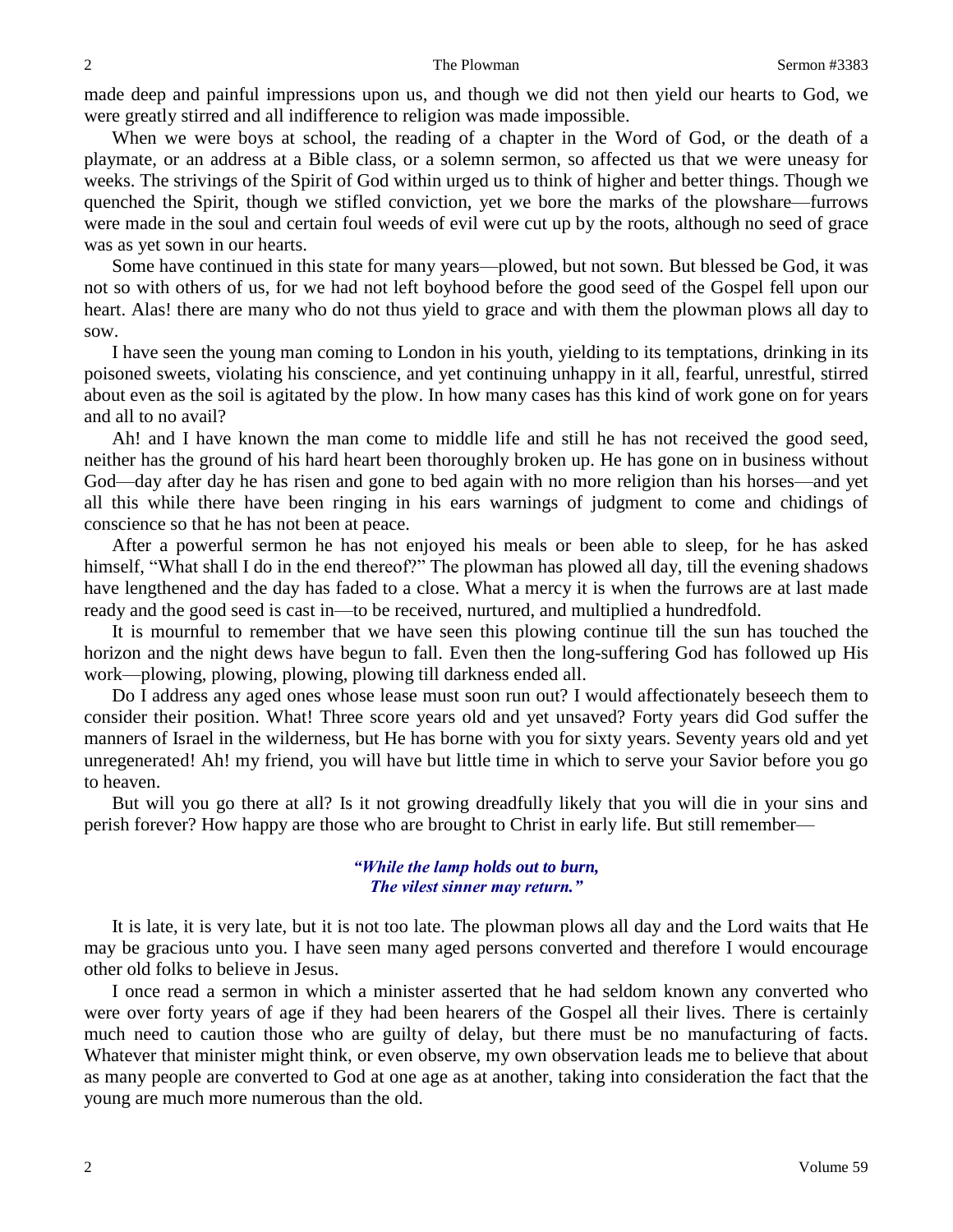It is a dreadful thing to have remained an unbeliever all these years, but yet the grace of God does not stop short at a certain age—those who enter the vineyard at the eleventh hour shall have their penny and grace shall be glorified in the old as well as in the young.

Come along, old friend, Jesus Christ invites you to come to Him even now, though you have stood out so long. You have been a sadly tough piece of ground and the plowman has plowed all day—but if at last the sods are turned and the heart is lying in ridges, there is hope for you yet.

"Doth the plowman plow all day?" I answer—Yes, however long the day may be, God in mercy plows still. He is long-suffering, and full of tenderness, and mercy, and grace. Do not spurn such patience, but yield to the Lord who has acted towards you with so much gentle love.

The text, however, not only sets forth patience on God's part, but it teaches *perseverance on our part.* "Doth the plowman plow all day?" Yes, He does. Then if I am seeking Christ, ought I to be discouraged because I do not immediately find Him? The promise is, "He that asketh, receiveth; and he that seeketh, findeth; and to him that knocketh it shall be opened."

There may be reasons why the door is not opened at our first knock. What then? "Doeth the plowman plow all day?" Then I will knock all day. It may be at the first seeking I may not find—what then? "Doth the plowman plow all day?" Then I will seek all day. It may happen that at my first asking I shall not receive—what then? "Doeth the plowman plow all day?" Then will I ask all day.

Friends, if you have begun to seek the Lord, the short way is, "Believe on the Lord Jesus Christ, and thou shalt be saved." Do that at once. In the name of God do it at once and you are saved at once. May the Spirit of God bring you to faith in Jesus and you are at once in the kingdom of Christ. But if peradventure in seeking the Lord, you are ignorant of this, or do not see your way, never give up seeking.

Get to the foot of the cross, lay hold of it and cry, "If I perish, I will perish here. Lord, I come to You in Jesus Christ for mercy, but if You are not pleased to look at me immediately and forgive my sins, I will cry to You till You do." When God's Holy Spirit brings a man to downright earnest prayer, which will not take a denial, he is not far from peace.

Careless indifference and shilly-shallying with God hold men in bondage. They find peace when their hearts are roused to strong resolve to seek until they find. I like to see men search the Scriptures till they learn the way of salvation and hear the Gospel till their souls live by it. If they are resolved to drive the plow through doubts, and fears, and difficulties, till they come to salvation, they shall soon come to it by the grace of God.

The same is true in seeking the salvation of others. "Doth the plowman plow all day?" Yes, when it is plowing time. Then, so will I work on, and on, and on. I will pray and preach, or pray and teach, however long the day may be that God shall appoint me, for-

#### *"'Tis all my business here below The precious Gospel seed to sow."*

Brother worker, are you getting a little weary? Never mind, rouse yourself and plow on for the love of Jesus and dying men. Our day of work has in it only the appointed hours and while they last let us fulfill our task. Plowing is hard work, but as there will be no harvest without it, let us put forth all our strength and never flag till we have performed our Lord's will and by His Holy Spirit wrought conviction in men's souls.

Some soils are very stiff and cling together, and the labor is heartbreaking. Others are like the unreclaimed waste, full of roots and tangled bramble—they need a steam plow and we must pray the Lord to make us such, for we cannot leave them untilled, and therefore we must put forth more strength that the labor may be done.

I heard some time ago of a minister who called to see a poor man who was dying, but he was not able to gain admittance. He called the next morning and some idle excuse was made so that he could not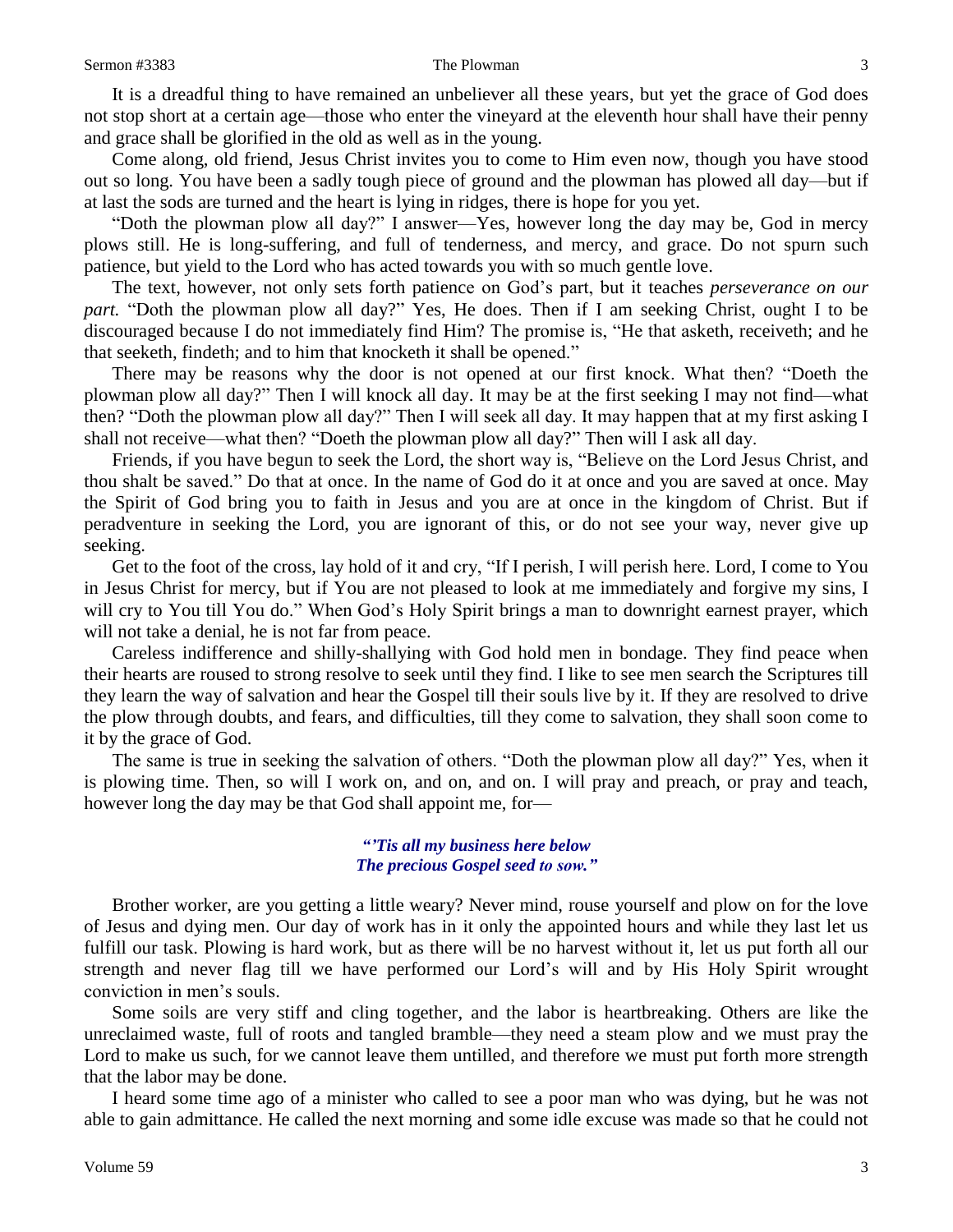see him. He called again the next morning, but he was still refused. He went on till he called twenty times in vain, but on the twenty-first occasion he was permitted to see the sufferer and by God's grace he saved a soul from death.

"Why do you tell your child a thing twenty times?" asked someone of a mother. "Because," said she, "I find nineteen times is not enough." Now, when a soul is to be plowed, it may so happen that hundreds of furrows will not do it. What then? Why, plow all day till the work is done. Whether you are ministers, missionaries, teachers, or private soul-winners, never grow weary, for your work is noble and the reward of it is infinite.

The grace of God is seen in our being permitted to engage in such holy service—it is greatly magnified in sustaining us in it and it will be pre-eminently conspicuous in enabling us to hold out till we can say, "I have finished the work which thou gavest me to do."

We prize that which costs us labor and service, and we shall set all the higher value upon the saved ones when the Lord grants them to our efforts. It is good for us to learn the value of our sheaves by going forth weeping to the sowing. When you think of the plowman's plowing all day, be moved to plod on in earnest efforts to win souls. Seek—

### *"With cries, entreaties, tears to save And snatch them from the fiery wave."*

Does the plowman plow all day for a little bit of oats or barley, and will not you plow all day for souls that shall live forever, if saved, to adore the grace of God, or shall live forever, if unsaved, in outer darkness and woe? Oh! by the terrors of the wrath to come and the glory that is to be revealed, gird up your loins and plow all day.

I would beg all the members of our churches to keep their hands on the Gospel plow and their eyes straight before them. "Doth the plowman plow all day?" Let Christians do the same. Start, close to the hedge and go right down to the bottom of the field. Plow as close to the ditch as you can and leave small headlands. What though there are fallen women, thieves, and drunkards in the slums around you, do not neglect any of them. For if you leave a stretch of land to the weeds, they will soon spread amongst the wheat.

When you have gone right to the end of the field once, what shall you do next? Why, just turn round and make for the place you started from. And when you have thus been up and down, what next? Why, up and down again. And what next? Why, up and down again. You have visited that district with tracts—do it again—fifty-two times in the year—multiply your furrows.

We must learn how to continue in well-doing. Your eternal destiny is to go on doing good forever and ever, and it is well to go through a rehearsal here. So just plow on, plow on, and look for results as the reward of continued perseverance.

Plowing is not done with a skip and a jump—the plowman plows all day. Dash and flash are all very fine in some things, but not in plowing. There the work must be steady, persistent, regular. Certain persons soon give it up—it wears out their gloves, blisters their soft hands, tires their bones, and makes them eat their bread rather more in the sweat of their face than they care for. Those whom the Lord fills with His grace will keep to their plowing year after year, and verily I say unto you, they shall have their reward.

"Doth the plowman plow all day?" Then let us do the same, being assured that one day every hill and valley shall be tilled and sown, and every desert and wilderness shall yield a harvest for our Lord, and the angel reapers shall descend, and the shouts of the harvest-home shall fill both earth and heaven.

But now, somewhat briefly—

#### **II.** THE TEXT MAY BE ANSWERED IN THE NEGATIVE.

"Doth the plowman plow all day to sow?" No, he does not always plow. After he has plowed, he breaks the clods, sows, reaps, and threshes. In the chapter before us you will see that other works of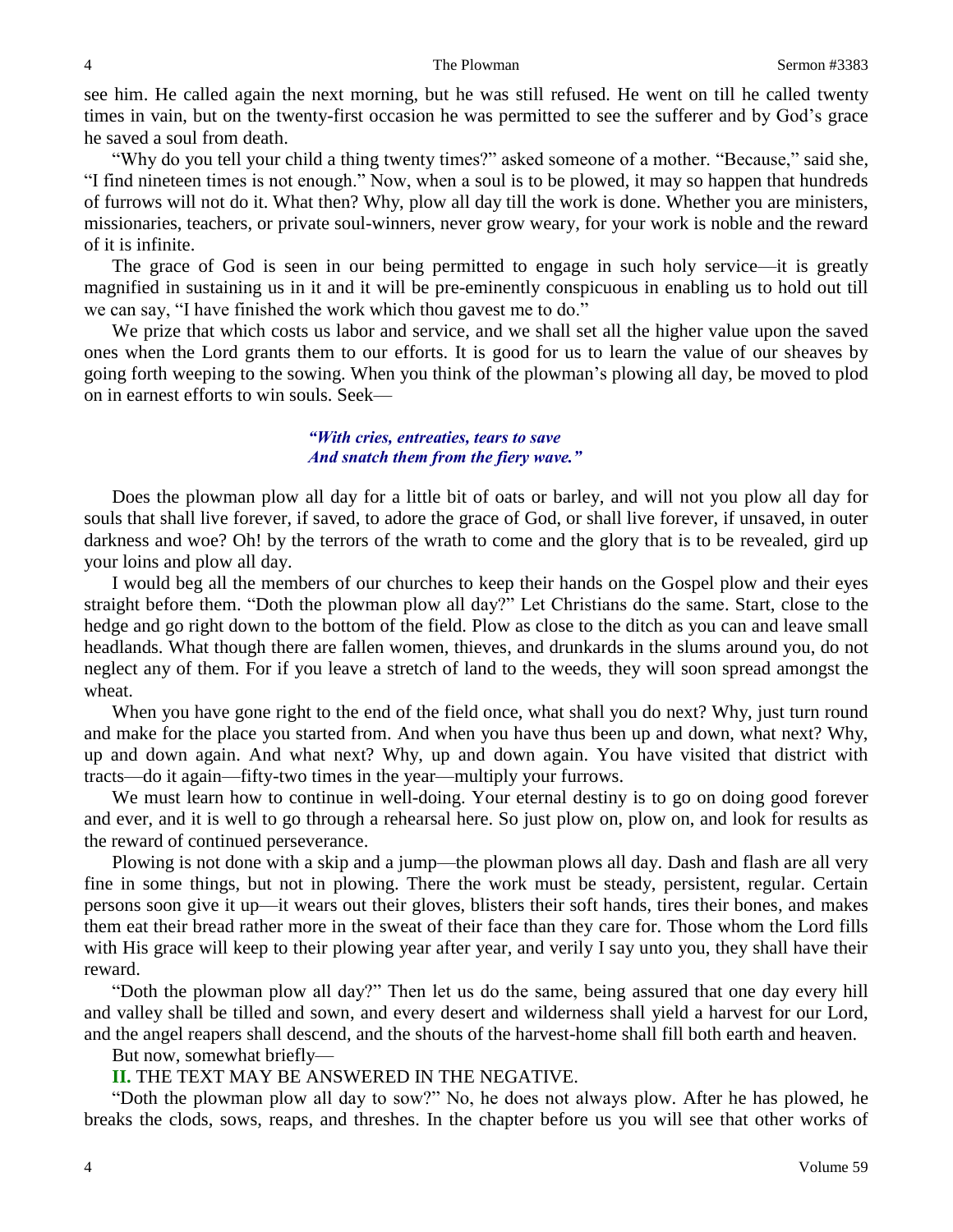husbandry are mentioned. The plowman has many other things to do beside plowing. There is an advance in what he does—this teaches us that there is the like on God's part and should be the same on ours.

First, *on God's part there is an advance in what He does.* "Doth the plowman plow all day?" No, he goes forward to other matters. It may be that in the case of some of you, the Lord has been using certain painful agencies to plow you. You are feeling the terrors of the law, the bitterness of sin, the holiness of God, the weakness of the flesh, and the shadow of the wrath to come. Is this going to last forever? Will it continue till the spirit fails and the soul expires?

Listen—"Doth the plowman plow all day?" No, he is preparing for something else—he plows to sow. Thus does the Lord deal with you. Therefore be of good courage, there is an end to the wounding and slaying, and better things are in store for you. You are poor and needy, and you seek water, and there is none, and your tongue fails for thirst.

But the Lord will hear you and deliver you. He will not contend forever, neither will He always be wroth. He will turn again and He will have compassion upon us. He will not always make furrows by His chiding, He will come and cast in the precious corn of consolation, and water it with the dews of heaven, and smile upon it with the sunlight of His grace—and there shall soon be in you, first the blade, then the ear, after that the full corn in the ear, and in due season you shall joy as with the joy of harvest.

O you who are sorely wounded in the place of dragons, I hear you cry, Does God always send terror and conviction of sin? Listen to this—"If you are willing and obedient, ye shall eat the good of the land." And what is the call of God to the willing and obedient but this, "Believe on the Lord Jesus Christ and thou shalt be saved"? You shall be saved now, find peace now, if you will have done with yourself and all looking to your own good works to save you, and will turn to Him who paid the ransom for you upon the tree. The Lord is gentle and tender, and full of compassion. He will not always chide, neither will He keep His anger forever.

Many of your doubts and fears come from unbelief, or of Satan, or of the flesh, and are not of God at all. Blame Him not for what He does not send and does not wish you to suffer. His mind is for your peace, not for your distress, for thus He speaks, "Comfort ye, comfort ye my people, saith your God. Speak ye comfortably to Jerusalem, and cry unto her, that her warfare is accomplished, that her iniquity is pardoned." "I have blotted out, as a thick cloud, thy transgressions, and, as a cloud, thy sins: return unto me; for I have redeemed thee."

He has smitten, but He will smile. He has wounded, but He will heal. He has slain, but He will make alive. Therefore turn unto Him at once and receive comfort at His hands. The plowman does not plow forever, else would he reap no harvest. And God is not always breaking hearts—He also draws near on heart-healing errands.

You see, then, that the great husbandman advances from painful agencies, and I want you to mark that He goes on to *productive work* in the hearts of His people. He will take away the furrows, you shall not see them, for the corn will cover them with beauty. As she that was in travail remembers no more her sorrow for joy that a man is born into the world, so shall you, who are under the legal rod, remember no more the misery of conviction, for God will sow you with grace, and make your soul, even your poor, barren soul, to bring forth fruit unto His praise and glory.

"Oh!" says one, "I wish that would come true to me." It will. "Doth the plowman plow all day to sow?" You expect by-and-by to see plowed fields clothed with springing corn—and you may look to see repentant hearts gladdened with forgiveness. Therefore, be of good courage.

You shall advance, also, to a *joyful experience.* See that plowman? He whistles as he plows. He does not own much of this world's goods, but yet he is merry. He looks forward to the day when he will be on the top of the big wagon, joining in the shout of the harvest home—and so he plows in hope, expecting a crop.

And dear soul, God will yet joy and rejoice over you when you believe in Jesus Christ and you, too, shall be brimful of joy. Be of good cheer, the better portion is yet to come, press forward to it. Gospel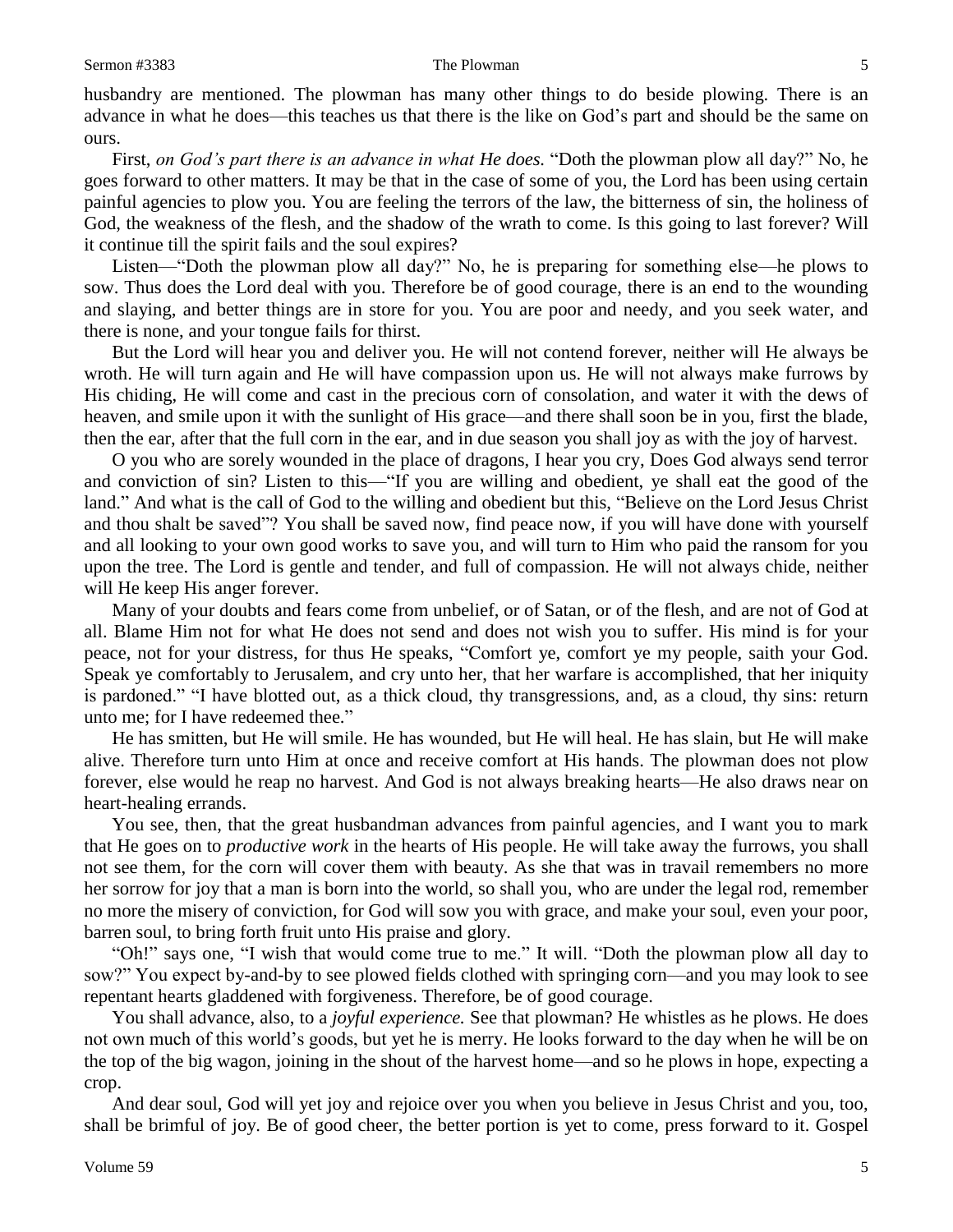sorrowing leads on to Gospel hoping, believing, rejoicing—and the rejoicing knows no end. God will not chasten all day, but He will lead you on from strength to strength, from glory unto glory, till you shall be like Himself. This, then, is the advance that there is in God's work among men, from painful agencies to productive work and joyful experience.

But what if the plowing should never lead to sowing? What if you should be disturbed in conscience and should go on to resist it all? Then God will make another advance, but it will be to put up the plow and to command the clouds that they rain no rain upon the land—and then its end is to be burned. Oh! man, there is nothing more awful than for your soul to be left to go out of cultivation—God Himself giving you up. Surely that is hell. He that is unholy will be unholy still. The law of fixity of character will operate eternally and no hand of the merciful one shall come near to till the soul again. What worse than this can happen?

We conclude by saying that *this advance is a lesson to us,* for we, too, are to go forward. "Doth the plowman plow all day?" No, he plows to sow and in due time he sows. Some churches seem to think that all they have to do is to plow—at least all they attempt is a kind of scratching of the soil and talking of what they are going to do. It is fine talk, certainly, but does the plowman plow all day?

You may draw up a large program and promise great things, but pray do not stop there. Don't be making furrows all day—do get to your sowing. I fancy that those who promise most perform the least. Men who do much in the world have no program at first—their course works itself out by its own inner force by the grace of God—they do not propose, but perform. They do not plow all day to sow, but they are like our Lord's servant in the parable, of whom He says, "The sower went forth to sow."

Let the ministers of Christ also follow the rule of advance. *Let us go from preaching the law to preaching the Gospel.* "Doth the plowman plow all day?" He does plow—he would not sow in hope if he had not first prepared the ground. Robbie Flockart, who preached for years in the Edinboro' streets, says, "It is in vain to sew with the silk thread of the Gospel, unless you use the sharp needle of the law."

Some of my brethren do not care to preach eternal wrath and its terrors. This is a cruel mercy, for they ruin souls by hiding from them their ruin. If they must needs try to sew without a needle, I cannot help it, but I do not mean to be so foolish myself. My needle may be old-fashioned, but it is sharp and when it carries with it the silken thread of the Gospel, I am sure good work is done by it.

You cannot get a harvest if you are afraid of disturbing the soil, nor can you save souls if you never warn them of hell fire. We must tell the sinner what God has revealed about sin, righteousness, and judgment to come. Still, brethren, we must not plow all day. No, no. The preaching of the law is only preparatory to the preaching of the Gospel.

The stress of our business lies in proclaiming glad tidings. We are not followers of John the Baptist, but of Jesus Christ. We are not rugged prophets of woe, but joyful heralds of grace. Be not satisfied with revival services and stirring appeals, but preach the doctrines of grace so as to bring out the full compass of covenant truth. Plowing has had its turn, now for planting and watering.

Reproof may now give place to consolation. We are first to make disciples of men and then to teach them to observe all things whatsoever Jesus has commanded us. We must pass on from the rudiments to the higher truths, from laying foundations to further upbuilding.

And now, another lessen to those of you who are as yet hearers and nothing more. I want you to go from plowing to something better, namely, *from hearing and fearing to believing.* How many years some of you have been hearing the Gospel! Do you mean to continue in that state forever? Will you never believe in Him of whom you hear so much? You have been stirred up a good deal—the other night you went home almost brokenhearted. I should think you are plowed enough by this time, and yet you have not received the seed of eternal life, for you have not believed in the Lord Jesus.

It is dreadful to be always on the brink of everlasting life and yet never to be alive. It will be an awful thing to be almost in heaven and yet forever shut out. It is a wretched thing to rush into a railway station just in time to see the train steaming out—I had much rather be half an hour behind time. To lose a train by half a second is most annoying.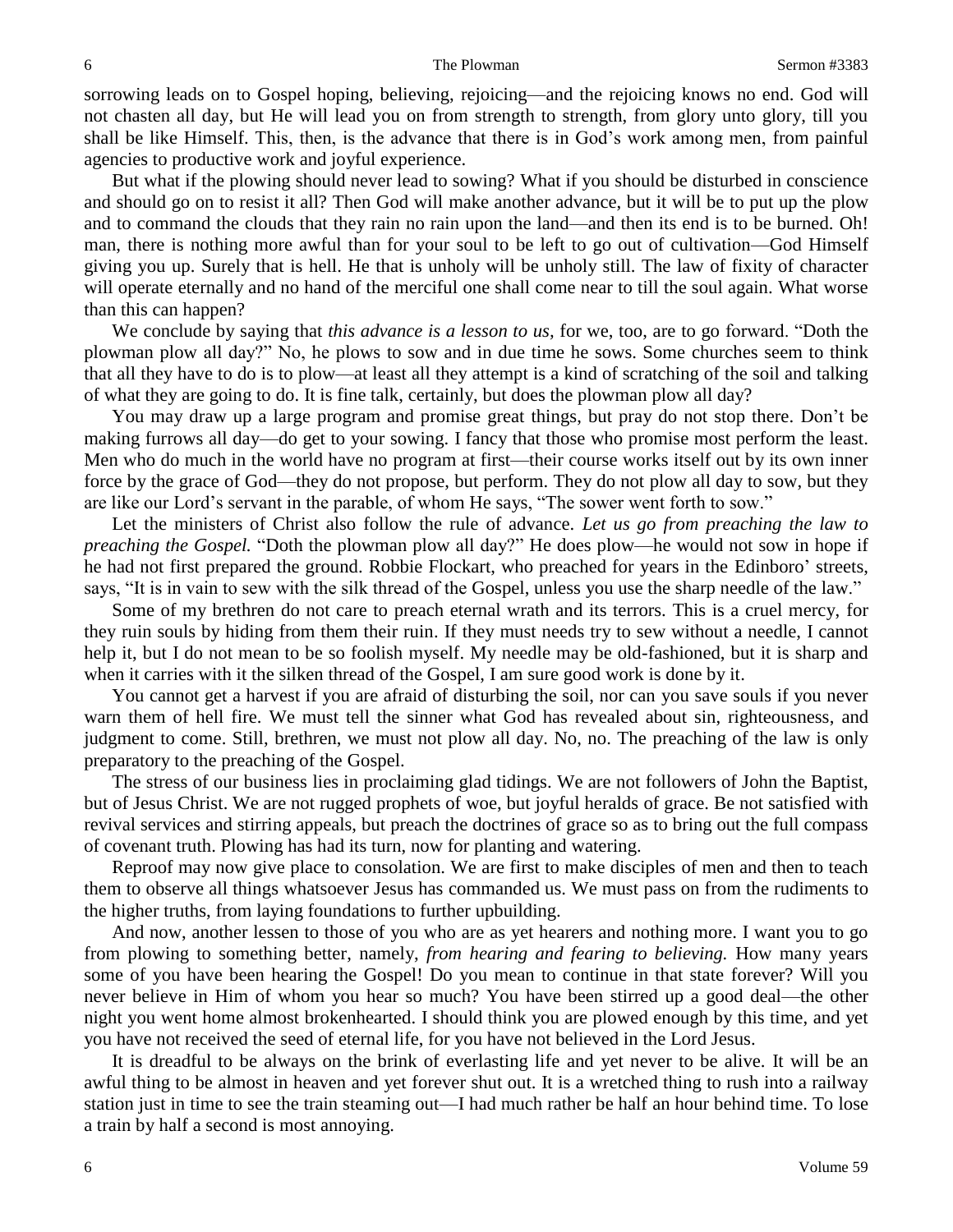Alas! if you go on as you have done for years, you will have your hand on the latch of heaven and yet be shut out. You will be within a hair's breadth of glory and yet be covered with eternal shame. Oh! beware of being so near to the kingdom and yet lost—almost, but not altogether saved. God grant that you may not be among those who are plowed, and plowed, and plowed, and yet never sown.

It will be of no avail at the last to cry, "Lord, we have eaten and drunk in thy presence, and thou hast taught in our streets. We had a seat at the chapel, we attended the services on weeknights as well as on Sundays, we went to prayer meetings, we joined a Bible class, we distributed tracts, we subscribed our guinea to the funds, we gave up every open sin, we used a form of prayer, and read a chapter of the Bible every day."

All these things may be done and yet there may be no saving faith in the Lord Jesus. Take heed lest your Lord should answer, "With all this, your heart never came to Me. Therefore, depart from Me, I never knew you." If Jesus once knows a man, He always knows him. He can never say to *me*, "I never knew you," for He has known me as His poor dependent, a beggar for years at His door. Some of you have been all that is good, except that you never came into contact with Christ, never trusted Him, never knew Him. Ah, me! how sad your state! Will it always be so?

Lastly, I would say to you who are being plowed and are agitated about your souls, go at once to the next stage of believing. Oh! if people did but know how simple a thing believing is, surely they would believe. Alas, they do not know it, and it becomes all the more difficult to them, because in itself it is so easy.

The difficulty of believing lies in there being no difficulty in it. "If the prophet had bid thee do some great thing, wouldst thou not have done it?" Oh! yes, you would have done it and you would have thought it easy, too. But when he simply says," Wash, and be clean," there is a difficulty with pride and self.

If you can truly say that you are willing to abase your pride and do anything which the Lord bids you, then I pray you understand that there is no further preparation required and believe in Jesus at once. May the Holy Spirit make you sick of self and ready to accept the Gospel. The Word is nigh you, let it be believed. It is in your mouth, let it be swallowed down. It is in your heart, let it be trusted. With your heart believe in Jesus and with your mouth make confession of Him and you shall be saved.

A main part of faith lies in the giving up of all other confidences. Oh! give up at once every false hope. I tried once to show what faith was by quoting Dr. Watts' lines—

> *"A guilty, weak, and helpless worm, On Thy kind arms I fall. Be Thou my strength, and righteousness, My Jesus and my all."*

I tried to represent faith as falling into Christ's arms and I thought I made it so plain that the wayfaring man could not err therein. When I had finished preaching, a young man came to me and said, "But sir, I cannot fall upon Christ's arms." I replied at once, "Tumble into them anyhow. Faint away into Christ's arms, or die in Christ's arms, so long as you get there."

Many talk of what they can do and what they cannot do, and I fear they miss the vital point. Faith is leaving off "can-ing" and "cannot-ing," and leaving it all to Christ, for *He* can do all things, though you can do nothing. "Doth the plowman plow all day to sow?" No, he makes progress and goes from plowing to sowing. Go, and do you likewise—sow unto the Spirit the precious seed of faith in Christ and the Lord will give you a joyous harvest.

### **EXPOSITION BY C. H. SPURGEON**

### *MATTHEW 10:16-33*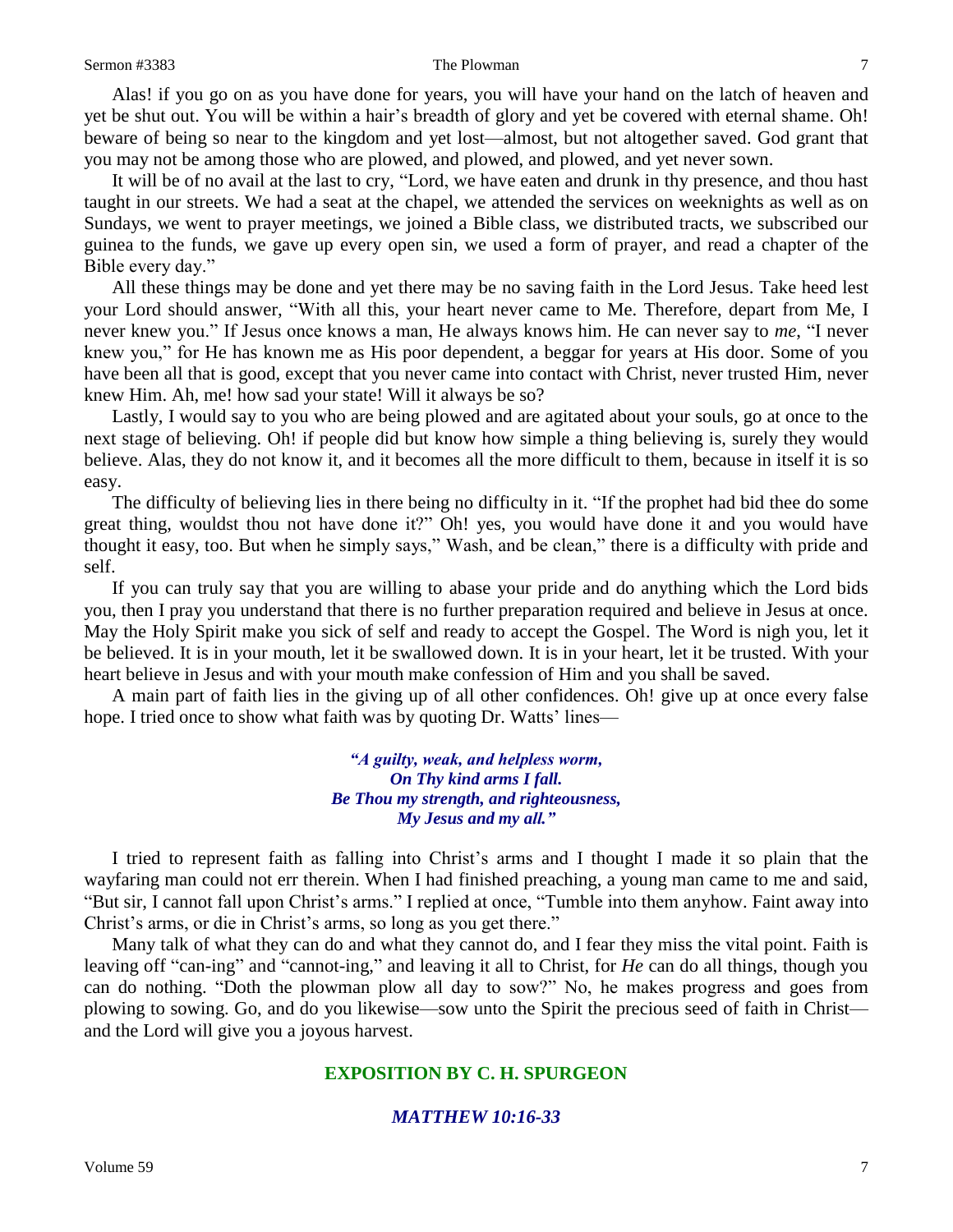**Verses 16-25.** *Behold, I send you forth as sheep in the midst of wolves: be ye therefore wise as serpents, and harmless as doves. But beware of men: for they will deliver you up to the councils, and they will scourge you in their synagogues; And ye shall be brought before governors and kings for my sake, for a testimony against them and the Gentiles. But when they deliver you up, take no thought how or what ye shall speak: for it shall be given you in that same hour what ye shall speak. For it is not ye that speak, but the Spirit of your Father which speaketh in you. And the brother shall deliver up the brother to death, and the father the child: and the children shall rise up against their parents, and cause them to be put to death. And ye shall be hated of all men for my name's sake: but he that endureth to the end shall be saved. But when they persecute you in this city, flee ye into another: for verily I say unto you, Ye shall not have gone over the cities of Israel, till the Son of man be come. The disciple is not above his master, nor the servant above his lord. It is enough for the disciple that he be as his master, and the servant as his lord.*

It is more than enough, for the disciple might expect to fare more hardly than his master, and the servant to have less comfort than the lord. So it is in worldly things—that our Lord and Master has such fellowship with His people that He does not put it so, but He says, "It is enough for the disciple that he be as his master, and the servant as his Lord."

**25.** *If they have called the master of the house Beelzebub, how much more shall they call them of his household?*

But they cannot call them any more or any worse. They have given our Master the blackest of all the epithets, and any hard and opprobrious titles that can ever be applied to us must fall short of these which were applied to Him. Surely we ought not to wince—not for a single moment.

**26.** *Fear them not therefore: for there is nothing covered, that shall not be revealed; and hid, that shall not be known.*

They may cover your name and character with temporary dishonor, but the covering will break off soon. Like fire hidden under autumn leaves, it will burn up by-and-by, and there will be a resurrection of reputations, as well as of persons. And what a wondrous resurrection that will be for those who are cast out as the offscouring of all things, when they shall shine forth as the sun in the kingdom of their Father.

**27.** *What I tell you in darkness, that speak ye in light: and what ye hear in the ear, that preach ye upon the housetops.*

There is a secret learning, but there must be a public teaching. Christ takes us aside to reveal Himself, that afterwards we may boldly go forth to others and tell them what we have learned in private. Oh! child of God, if you have a sweet morsel in the chamber by yourself, do not be so selfish as to keep it to yourself. Go and tell your brethren and your house, and of the same place, the things which you have learned.

If any of you have had a very choice experience, and a more than usual manifestation of divine love, be sure to let others be enriched with your riches. Have you found honey? Eat it not all yourself, but like Samson, when he found it in the carcass of the lion, go to father, and mother, and friends with your hands full of the secret, and let them eat it also.

### **28.** *And fear not them which kill the body, but are not able to kill the soul: rather fear him which is able to destroy both soul and body in hell.*

Oh! fearful destruction! This is what we may well fear—both body and soul, to undergo everlasting ruin, broken in pieces and destroyed as to all excellency, and happiness, and peace. This we may fear.

**29.** *Are not two sparrows sold for a farthing? and one of them shall not fall on the ground without your Father.*

He rules over all things, the least as well as the greatest. We see His hand in the tempest, and we look at the black wing of the storm, and see that God rides it. But the wing of the tiny sparrows, so insignificant in value, is equally directed by His power and wisdom.

**30.** *But the very hairs of your head are all numbered.*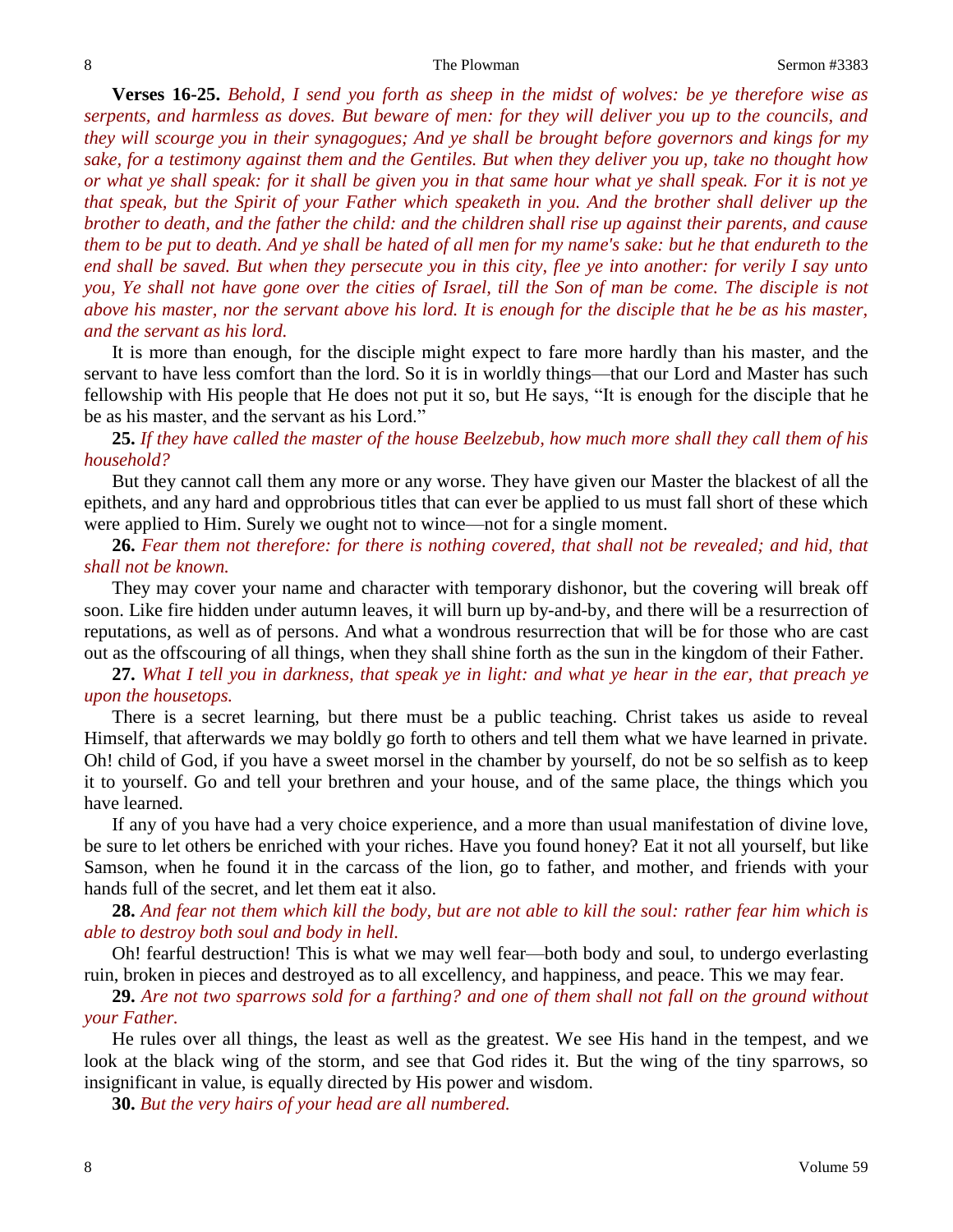Minute is the providence of God, taking care of you, even as to that part of your person which is not vital and without which you could still live on. "The very hairs of your head are all numbered." The tiniest and most insignificant benefits are all ordered by His eternal purpose.

**31-33.** *Fear ye not therefore, ye are of more value than many sparrows. Whosoever therefore shall confess me before men, him will I confess also before my Father which is in heaven. But whosoever shall deny me before men,*

And you see from the connection, that here the denying means not confessing. "Whosoever shall deny me before men."

**33.** *Him will I also deny before my Father which is in heaven.* 

The attempt, therefore, to avoid all publicity in religion—to endeavor to slink into heaven by the back gate—to somehow or other find an underground road to salvation, is a futile attempt. Christ requires that we should own Him, seeing that He so graciously owns us. He puts it as a solemn command—and I would press it upon the conscience of any believer here who has never confessed his faith.

You miss, at any rate, the promise here—but you miss some others besides. You are walking in the path of disobedience. You are to some extent guilty of putting Christ to shame, for if others see that you are ashamed of Him, they conclude that there is something to be ashamed of in Him. Your practice dishonors Him.

Wherefore should you hold back? Are you not going to take your place among His people? You tell me that they have many faults. Have they more than you? If you never join a church till you find a perfect one, you will never join one this side of heaven, and if the church were perfect when you joined it, it would certainly cease to be so then, for you would bring your shortcomings and imperfections into it.

I have lived among the people of God now these many years and I, as pastor of this church, have had to mourn over many and many for his faults, but still, there is no people like God's people, and of His house I will say—

> *"Here my best friends—my kindred—dwell: Here God my Savior reigns."*

Some of the best and noblest spirits that ever lived have not been ashamed to associate with their fellow Christians, though they perceived their errors, but they have rather cast in their lot with them, poor and despised as they were, and have accounted it even their honor if they might but be numbered with the redeemed among men.

**34.** *Think not that I am come to send peace on earth: I came not to send peace but a sword.*

The ultimate result of Christ's mission will be peace. Swords shall be broken into plowshares, and the spears into pruning hooks, but on the way to peace there will be war. On the way to universal peace there will be a general confusion. When true religion comes into a man's heart, it makes him a warrior at once. He begins to contend against evil—to contend against contention. He fights for peace, though it may seem strange that it should be so.

**35-36.** *For I am come to set a man at variance against his father, and the daughter against her mother, and the daughter in law against her mother in law. And a man's foes shall be they of his own household.*

They will drive us back when they perceive that our face is set towards heaven. When you see a fish swimming with the stream, it is almost always a dead one. The living fish goes against the stream—and the true child of God has to go against the current of mankind, and oftentimes the hardest push in life is to go against father, mother, brother, sister, for Christ's sake and the Gospel.